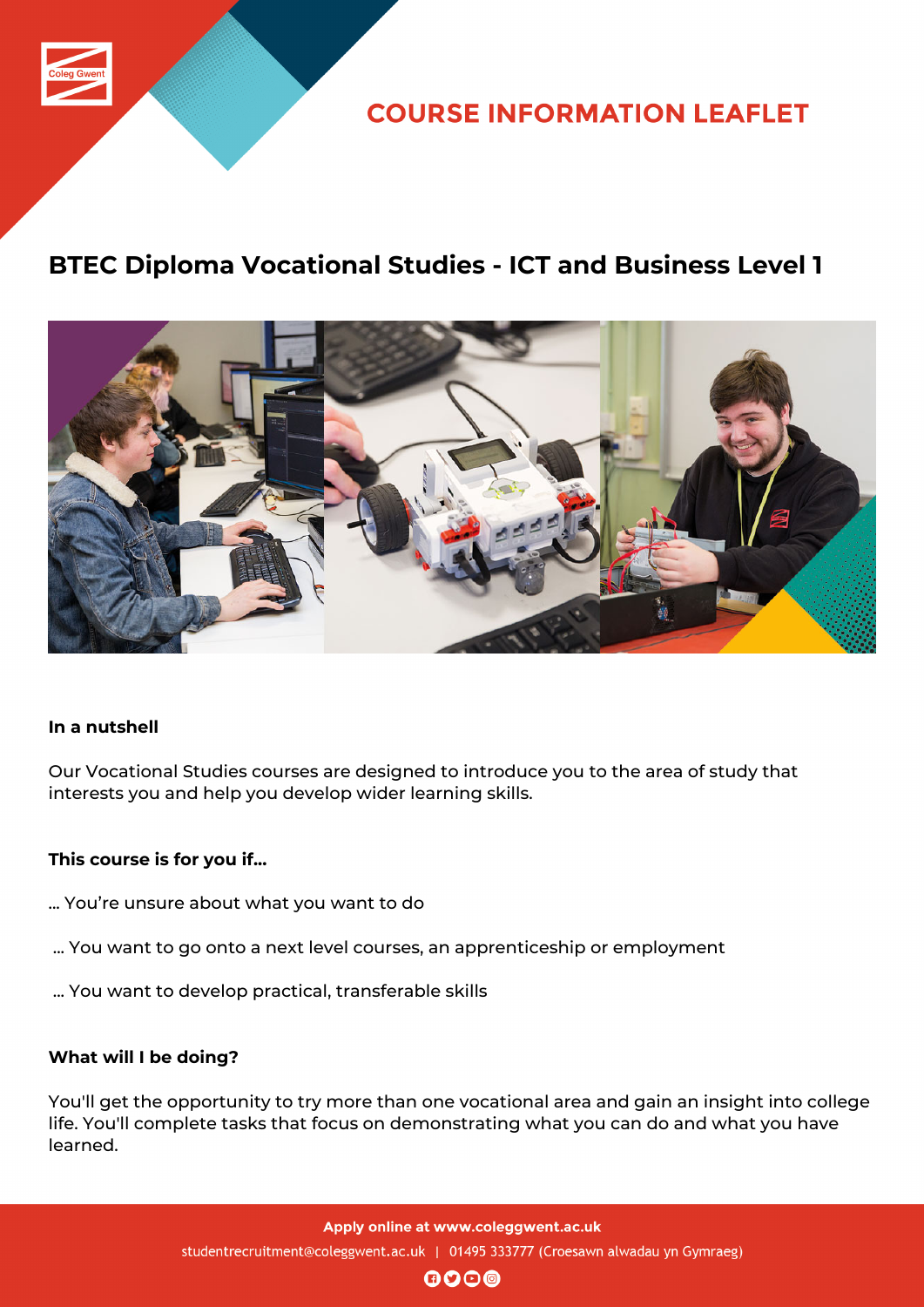

# **COURSE INFORMATION LEAFLET**

The core units are the same across all our Vocational Studies courses, which will help you develop your skills within your chosen vocational area. If you need to change to a different course, you can transfer the units studied on this course to your next one, if needed.

The core units you will follow:

Being organised Developing a progression plan Working with others Researching a topic

The ICT and Business units may include:

Developing digital information using IT Using digital communication technologies Creating a spreadsheet to solve problems Creating a website Organising a meeting Branding a product Presenting a business idea Contribute to running an event Recording income and expenditure Communicating with customers

You'll be assessed through assignments, tasks and practical assessments and you'll achieve:

BTEC Level 1 Diploma in Vocational Studies

## Skills Activities

Maths and English (if you haven't achieved a grade C or above at GCSE level) [Other relevant](http://www.coleggwent.ac.uk/index.php?option=com_content&view=article&id=117#.WT_IG8s5WUk) qualifications to enhance your skill set

## **[What is expected](http://www.coleggwent.ac.uk/index.php?option=com_content&view=article&id=2314) of me?**

There are no formal requirements. However, an interest in learning about the different vocational areas is necessary.

You'll need to be motivated, hardworking and willing to try new things in the vocational areas. There will be an expectation that you practise skills and techniques in realistic work

Apply online at www.coleggwent.ac.uk

studentrecruitment@coleggwent.ac.uk | 01495 333777 (Croesawn alwadau yn Gymraeg)